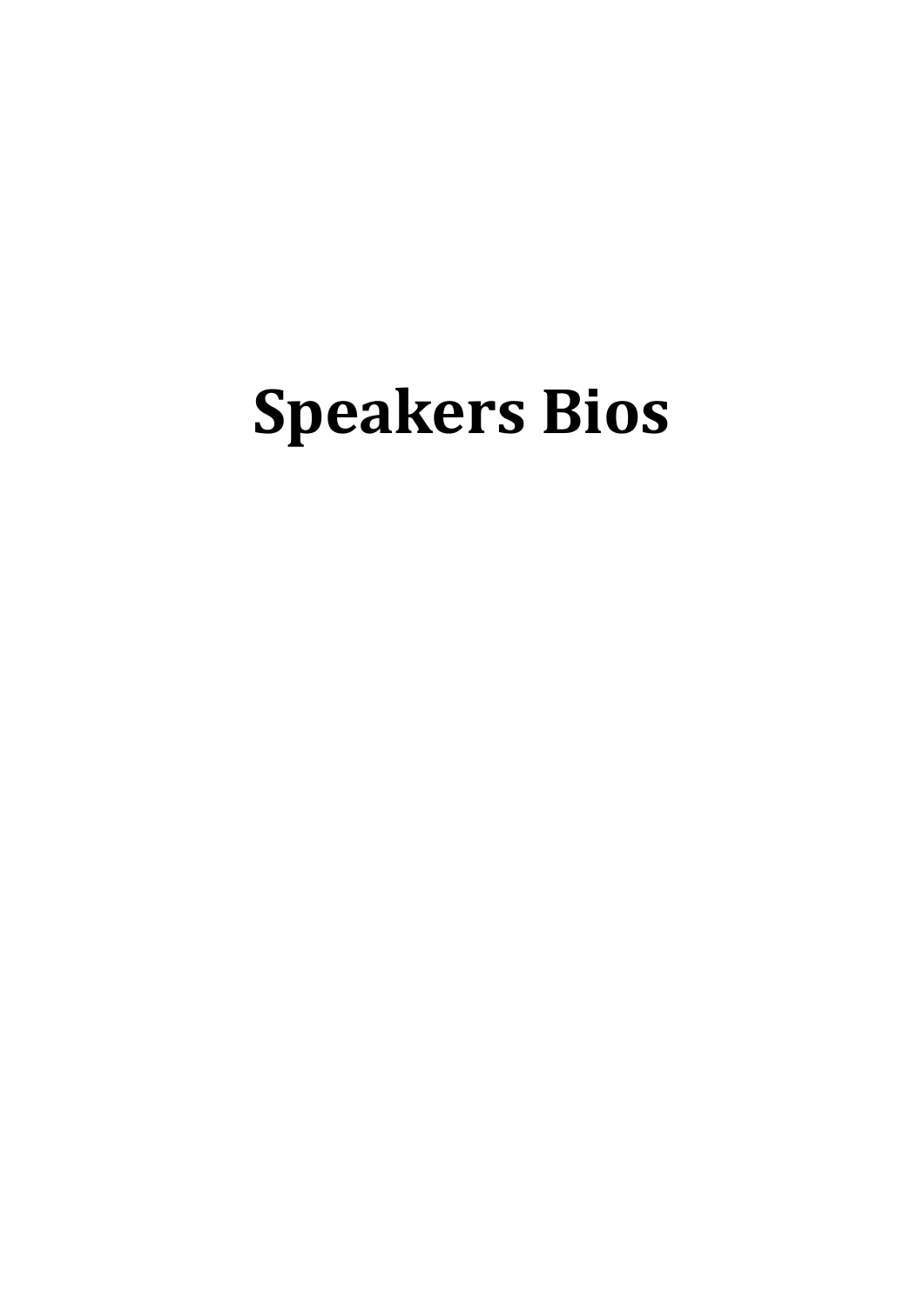# **Opening Session**



# **H. E. Mr. John Ashe**

# **President of the General Assembly**

John W. Ashe is the President of the General Assembly. He has served in a leadership capacity on many of the governing bodies of the major UN environmental agreements, including as the first Chairman of the Executive Board of the Clean Development Mechanism of the Kyoto Protocol to the UN Framework Convention on Climate Change (UNFCCC). He also chaired the same Convention's Subsidiary Body on Implementation (SBI), and, most recently, the Ad Hoc Working Group on Further Commitments for Annex I Parties under the Kyoto Protocol (AWG-KP). He successfully led negotiations that resulted in Chapter X of the Johannesburg Plan of Implementation at the 2002 World Summit for Sustainable Development (Rio+10); and co-chaired the UN Conference on Sustainable Development (Rio+20) in 2012. In 2004 he presided over the thirteenth session of the UN Commission on Sustainable Development. A veteran of the multilateral process, in 2008 Mr. Ashe was elected to serve as Chairman of the New York chapter of the Group of 77 and China, the largest coalition of developing nations in the UN system. He also chaired the General Assembly's High-level Committee on South-South Cooperation, the UN's main policymaking body dedicated to furthering cooperation for development among the countries comprising the global South.

# **H.E. Mr. Martin Sajdik**

# **President of ECOSOC**

His Excellency Martin Sajdik became President of the Economic and Social Council on 14 January 2014. He was formerly Permanent Representative of Austria to the United Nations in New York. Prior to his appointment to New York, he served as Austria's ambassador to the People's Republic of China, Mongolia and the Democratic People's Republic of Korea. From 2003 until 2007, Ambassador Sajdik was Director General for Economic Affairs and European Integration. Between postings at the Austrian Embassy in Moscow (1980-1985 and 1989-1991) and with the Executive Secretariat of the Conference on Security and Co-operation in Europe in Vienna (1986-1987), he held executive positions at a major Austrian construction company and an Austrian Bank in Moscow. Earlier in his career, he served at the Permanent Representation of Austria to the United Nations Office at Geneva



#### **Mr. Tony Elumelu**

#### **Chairman Heirs Holdings, Founder, Tony Elumelu Foundation**

Tony O. Elumelu, CON, is an entrepreneur, philanthropist, and Chairman of Heirs Holdings, a proprietary investment company operating a portfolio of businesses across the African continent. Elumelu also serves as an Advisor to the [USAID's Private Capital Group for Africa](http://www.usaid.gov/news-information/fact-sheets/private-capital-group-africa)  [\(PCGA\) Partners Forum.](http://www.usaid.gov/news-information/fact-sheets/private-capital-group-africa) He sits on the [Nigerian President's Agricultural Transformation](http://www.fmard.org/index.php/who-we-are/principal-officers/atic)  [Implementation Council \(AITC\).](http://www.fmard.org/index.php/who-we-are/principal-officers/atic) He is also Vice-Chairman and was a key driver in the formation of the [National Competitiveness Council of Nigeria](http://fmi.gov.ng/industrial-revolution-jonathan-inaugurates-national-competitiveness-council/) and serves as Co-Chair of the [Aspen](http://www.aspeninstitute.org/policy-work/food-security)  [Institute Dialogue Series on Global Food Security.](http://www.aspeninstitute.org/policy-work/food-security) At the invitation of the Federal Government of Nigeria, he also chairs the [Committee](http://www.investinhealthng.com/platform/sections/about_committee) responsible for the establishment of world-class hospitals and diagnostic centres across Nigeria. Elumelu is the originator and leading proponent of the term ["Africapitalism,"](http://www.heirsholdings.com/company/africapitalism/) a philosophy that views the African private sector as the key driver of lasting economic transformation in Africa, through long-term investments, that create both economic prosperity and social wealth. In 2003, the Federal Government of Nigeria conferred on him the National Honour of Member of the Federal Republic (MFR) and subsequently the further honour of Commander of the Order of the Niger (CON) in 2012, for his service in promoting private enterprise. In 2013, Mr Elumelu received the Leadership Award in Business and Philanthropy from the Africa-America Institute (AAI) Awards. He was also named African Business Icon at the 2013 African Business Awards.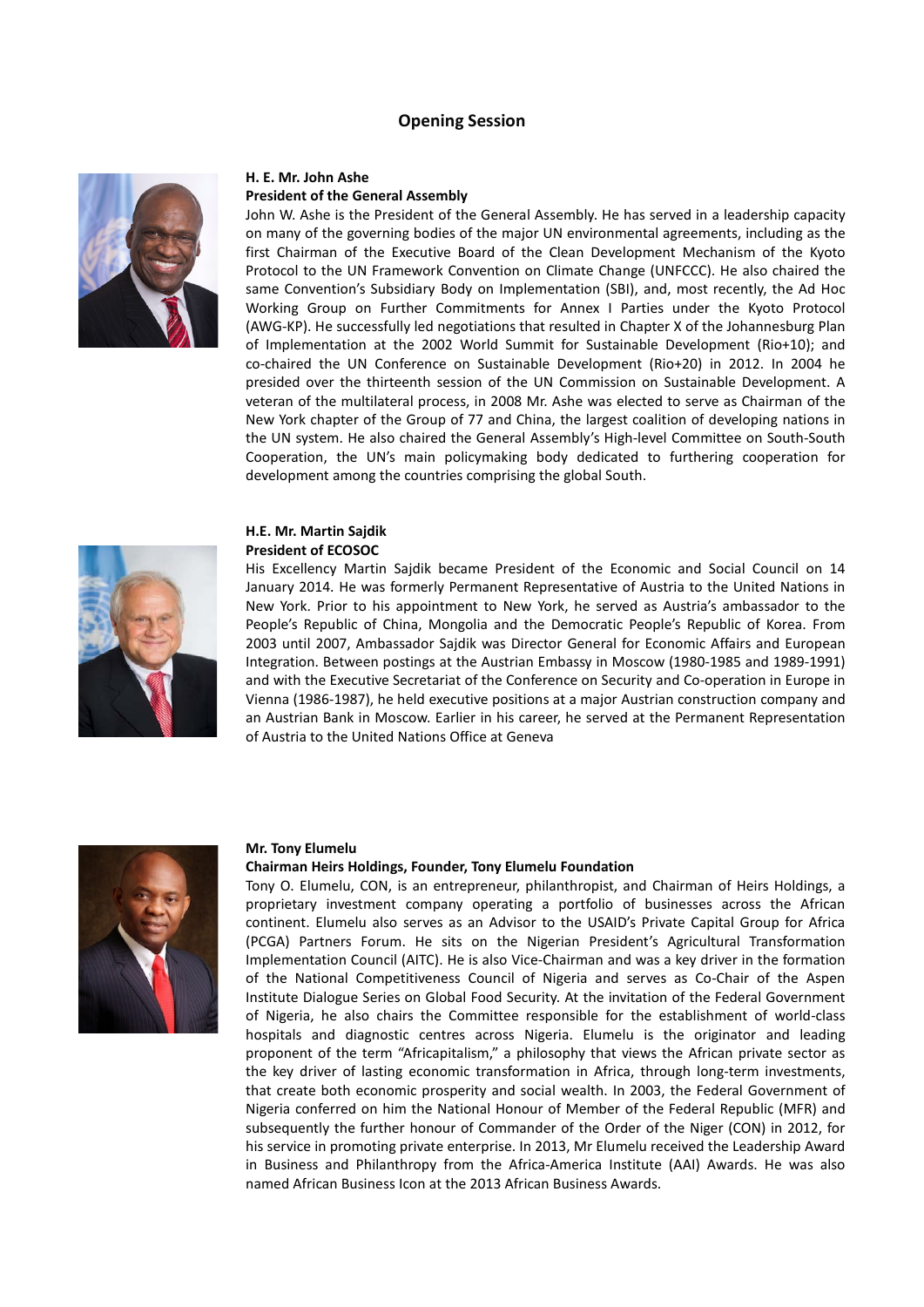

# **Ms. Alessandra Cabral dos Santos Nilo Co-fo**u**nder and Executive Director, GESTOS**

Alessandra Nilo is a Journalist, with specialization in communication and health. She is co-founder and Executive Director of Gestos, an HIV and AIDS organization located in Recife, Brazil. In 2012 she became member of the High Level Task Force (HLTF) for ICPD and Beyond, and her role in the HLTF is articulate a bold strategic vision to inspire and mobilize government leaders to support the sexual and reproductive health and rights in the Post 2015 agenda. In 2003, she developed the UNGASS-AIDS Forum platform in Brazil. This was later expanded to Africa, Asia and the Caribbean and is used throughout the world as an advocacy and research tool to support a network of women activists in the field of sexual and reproductive health and rights. Ms. Nilo has represented civil society in the Brazilian national delegations to the High Level Meetings on HIV since 2001 and for the past six years into the, CSW, MDG and CPD delegations. Currently she is co-leading the Women Won't Wait campaign in Brazil and serves on the Board of Directors of ABONG (Brazilian Association of NGOs) and Action Aid Brazil.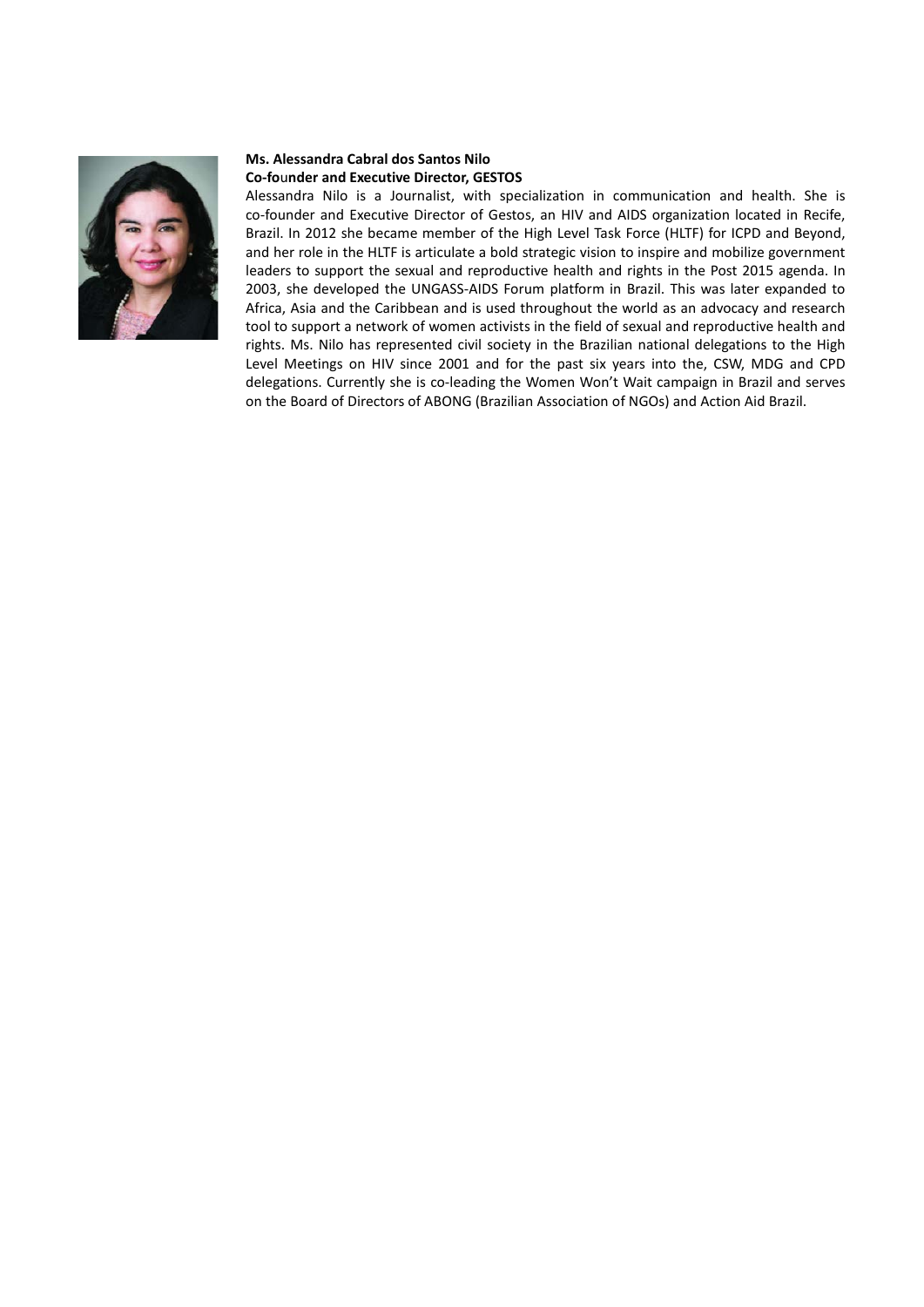# **Session 1- Realizing the MDGs**



# **Dr. Robert C Orr**

# **ASG for Strategic Planning, EOSG**

Dr. Robert C. Orr serves as the Assistant Secretary-General for Strategic Planning in the Executive Office of the Secretary-General and is the principal advisor on climate change, energy, global health, food security and nutrition, and public-private partnerships. Dr. Orr joined the United Nations from Harvard University where he served as the Executive Director of the Belfer Center for Science and International Affairs at the Kennedy School of Government. Prior to this, he served as Director of the Council on Foreign Relations in Washington, D.C. From 1996 to 2001, Dr. Orr served in senior posts in the Government of the United States, including Deputy to the U.S. Ambassador to the United Nations and Director of the USUN Washington office. He also served as Director of Global and Multilateral Affairs at the National Security Council, where he was responsible for peacekeeping and humanitarian affairs.



# **Mr. John. H Whitehead**

## **Former Secretary New Zealand Treasury**

John H. Whitehead is a former Secretary of the [New Zealand](http://www.reachinformation.com/define/New%20Zealand.aspx) Treasury. He is the current Executive Director in the World Bank's Office of the Executive Director for Australia, Cambodia, Kiribati, Republic of Korea, Marshall Islands, Federated States of Micronesia, Mongolia, New Zealand, Palau, Papua New Guinea, Samoa, Solomon Islands, Tuvalu and Vanuatu. Mr. Whitehead joined Treasury in 1982, subsequently filling positions as Director of Macroeconomic Policy and Director of Tax Policy and International Economics. He was appointed Deputy Secretary and Branch Manager of Corporate Services in 1996. Between 1985 and 1992, he worked as an Economic Adviser in the [Department of the Prime Minister and](http://www.reachinformation.com/define/Department%20of%20the%20Prime%20Minister%20and%20Cabinet%20(New%20Zealand).aspx)  [Cabinet \(New Zealand\)](http://www.reachinformation.com/define/Department%20of%20the%20Prime%20Minister%20and%20Cabinet%20(New%20Zealand).aspx) and as a Minister (Economic) at the [New Zealand High Commission in](http://www.reachinformation.com/define/New%20Zealand%20High%20Commission%20in%20London.aspx)  [London.](http://www.reachinformation.com/define/New%20Zealand%20High%20Commission%20in%20London.aspx) In 2003 Mr. Whitehead was appointed as Treasury Secretary and chief executive. Before joining Treasury, he worked in the [Statistics New Zealand](http://www.reachinformation.com/define/Statistics%20New%20Zealand.aspx) and was Deputy Director of the Labour Party Research Unit (1977–82). He was made a Companion of the [New Zealand](http://www.reachinformation.com/define/New%20Zealand%20Order%20of%20Merit.aspx)  [Order of Merit](http://www.reachinformation.com/define/New%20Zealand%20Order%20of%20Merit.aspx) in the 2011 Queens Birthday Honours, for services as Secretary to the Treasury.



#### **Mr. Michael O'Neill**

## **Assistant Secretary-General and Director, Bureau of External Relations and Advocacy, UNDP**

Michael O'Neill is Assistant Administrator and Director of the Bureau of External Relations and Advocacy in the United Nations Development Programme (UNDP). Mr. O'Neill served in the British Foreign Service for several years, and his most recent appointments include Senior Foreign Office Representative to the Gulf Strategy Group and Ambassador of the United Kingdom to Qatar (2012-2013). Prior to this, he served as Head of Mission at the Helmand Provincial Reconstruction Team in Afghanistan and as the United Kingdom's Special Representative for Sudan. He has also held appointments at the UK Embassy in Washington and at the UK missions to the United Nations in New York and the European Union in Brussels, as well as in the Foreign and Commonwealth Office in London and the United Kingdom Delegation to the North Atlantic Treaty Organization (NATO) in Brussels.



#### **Mr. Miguel Pestana**

#### **Vice President Global Affairs, Unilever**

Mr. Pestana is Vice-President Global External Affairs and Media Relations at Unilever responsible for managing engagement with global stakeholders, issues and crisis management as well media relations. He first joined Unilever in November 2001 when he helped to establish Unilever's EU External Affairs office in Brussels. He is actively involved in a range of business organisations including; the World Economic Forum, the Executive of the World Federation of Advertisers (WFA), UN Global Compact LEAD and the Global Business Initiative on Human Rights (GBI). Mr. Pestana has more than 25 years of communications experience having previously held several public affairs positions in the UK, US and Brussels. He worked as Research Assistant in both the UK Parliament and the US Congress.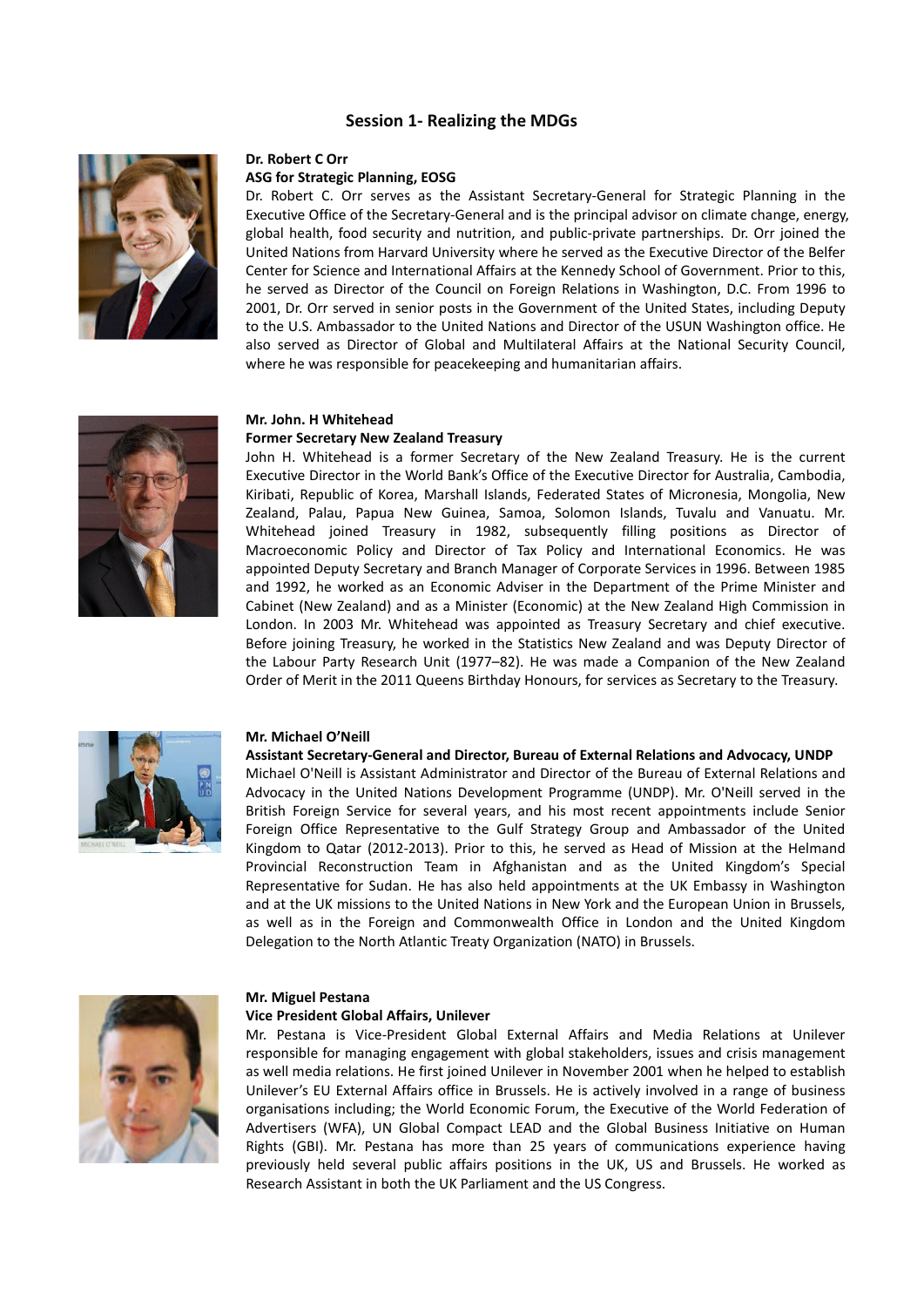

# **Ms. Betty Maina**

#### **CEO, Kenya Association of Manufactures (KAM) (GC) (Africa)**

Ms. Maina is the Chief Executive of Kenya's Association of Manufacturers, one of the country's leading business associations with some 700 members. Previously, she served in a similar position at the Institute of Economic Affairs (1997 – 2002) where her work contributed to opening up space for public debate on Government policies and legislative proposals. She holds a BA degree in Land Economics from the University of Nairobi and a Master of Science degree in Development Administration from the University College London. Ms. Maina has received several State Commendations from H.E. the President of the Republic of Kenya for her work in Kenya and also continues to serve on various boards in the public sector and civil initiatives. In 2008/9 she was among other eminent African personalities serving on the Danish Prime Minister's Africa Commission, a Danish Platform for effective development cooperation with Africa.



## **Ms. Bhumika Muchhala Coordinator, Third World Network**

Ms. Muchhala is coordinator of the Finance and Development Program in Third World Network. In the United Nations General Assembly, she follows the intergovernmental negotiations in the areas of finance and development, governance and social development. She looks at the impact of macroeconomic policies, particularly those espoused by the International Monetary Fund's loans and policy advice, on economic and social development, women's rights and global economic and financial governance. Previously, she coordinated the IMF programme at the Bank Information Centre in Washington, D.C., and organized policy dialogues and published briefings in the Asia Programme of the Woodrow Wilson International Centre for Scholars, also in Washington, D.C. She also engaged in the international labour rights' movement, and has had lead roles in organizing international corporate accountability campaigns for worker's rights and codes of conduct in export processing zones across Southeast Asia.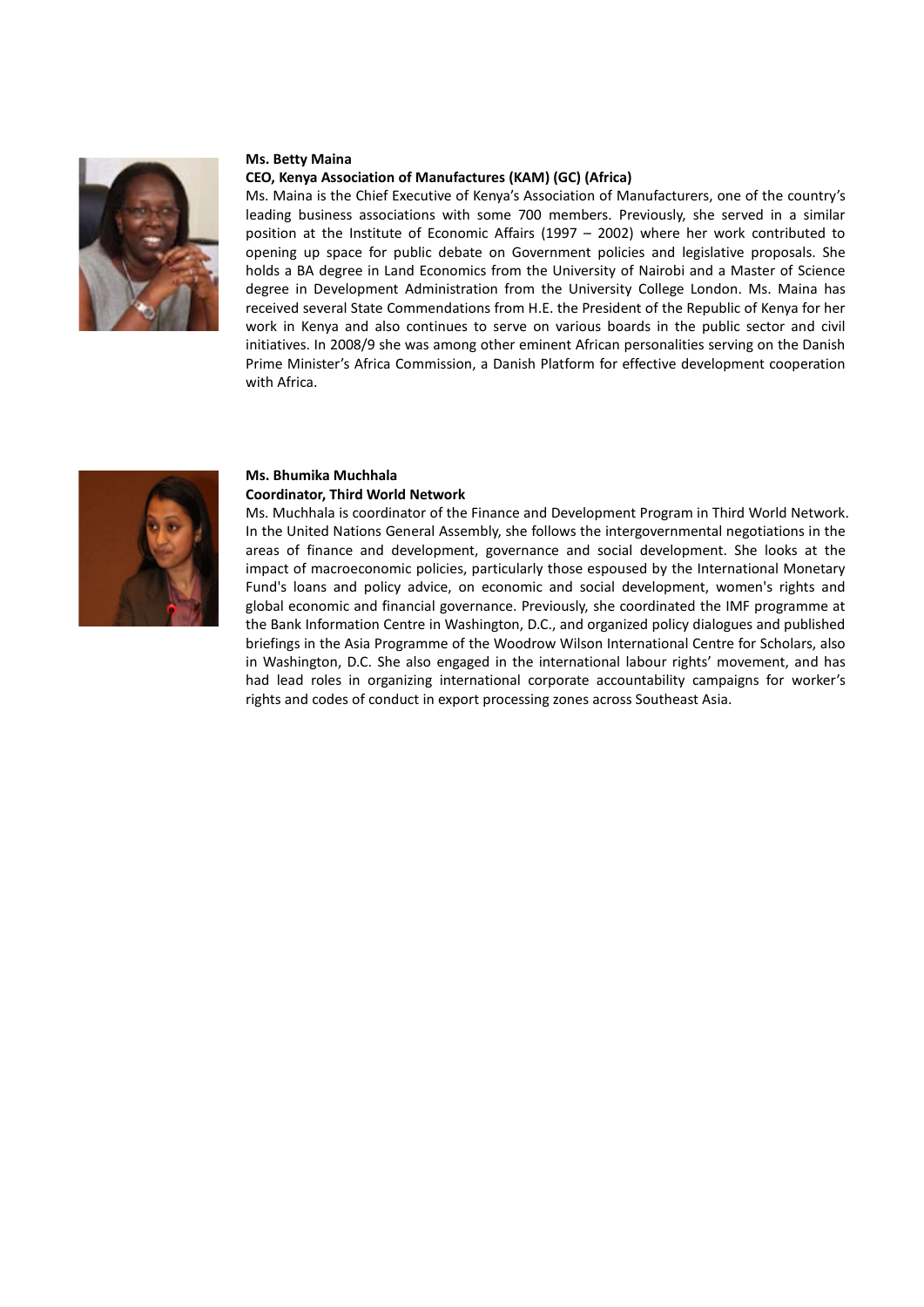# **Session 2: Collaborating with Businesses, Foundation, Civil Society and Other Actors**



#### **Ms. Christine Bader**

#### **Visiting Scholar and Lecturer, Columbia University**

Christine Bader is the author of The Evolution of a Corporate Idealist: When Girl Meets Oil (Bibliomotion 2014). She is a Visiting Scholar and Lecturer at Columbia University, where she co-teaches a course on Human Rights and Business, and a Human Rights Advisor to BSR. After earning her MBA from Yale in 2000, Ms. Bader joined BP and proceeded to work in Indonesia, China, and the U.K., managing the social impacts of some of the company's largest projects in the developing world. In 2006 she created a part-time pro bono role as Advisor to the U.N. Secretary-General's Special Representative for business and human rights, a role she took up full-time in 2008 until the U.N. mandate ended in 2011. Ms. Bader has also served as a corps member with City Year, a special assistant to the New York City Mayor's Chief of Staff and Deputy Mayor, and a Teaching Fellow in Community Service at Phillips Academy Andover. She is a Truman National Security Fellow and a Member of the Council on Foreign Relations.

#### **Mr[. Anthony Smith](http://www.dev-practitioners.eu/fileadmin/user_upload/SC_10_D2_SMALLANDMEDIUM_015.JPG)**

#### **[Director Europe and Development Relations, DFID](http://www.dev-practitioners.eu/fileadmin/user_upload/SC_10_D2_SMALLANDMEDIUM_015.JPG)**

Anthony Smith has been Director, International Relations at the UK Department for International Development since May 2010. He oversees DFID's policy on EU, UN and Commonwealth development issues, the coordination of DFID's engagement with the G8 and G20, and DFID's bilateral relations with international partners including DAC members. He was previously Director for European Political Affairs at the Foreign and Commonwealth Office. He joined the FCO in 1986 and worked on a range of European policy issues including the Balkans, trade policy and Common Foreign and Security Policy. In 1996 he moved to the Department for International Development (ODA at the time) and has worked on Environment Policy, Europe and Southern Africa, as well as being Private Secretary to Ms. Clare Short.



#### **Ms. Lise Kingo**

#### **Executive Vice President Novo Nordisk A/S**

Ms Kingo joined Novo Industry A/S in 1988 and worked over the years to build up the company's Triple Bottom Line approach. In 1999, Ms Kingo was appointed senior vice president, Stakeholder Relations. In March 2002, she was appointed executive vice president and chief of staffs in Novo Nordisk assuming global responsibility for Corporate Relations. Ms Kingo is chairman of the board of Steno Diabetes Center A/S in Denmark and member of the board of Grieg Star Group AS, Norway. She is also chairman of the Danish Council for Corporate Social Responsibility and professor at the Medical Faculty, Vrije Universiteit, Amsterdam, the Netherlands.She holds a BA in Religions and in Ancient Greek Art (1986, University of Aarhus, Denmark), a BCom in Marketing Economics (1991, Copenhagen Business School, Denmark) and an MSc (Hons.) in Responsibility and Business Practice from the University of Bath, United Kingdom (2000).



## **Mr. Benedict Cheong CEO, Temasek Foundation**

Benedict CHEONG is the first Chief Executive Officer of Temasek Foundation, a non-profit philanthropic organisation set up by Temasek Holdings Singapore. Before this, Mr Cheong was the Chief Executive Officer of the National Council of Social Service, where he served for nine years from 1998 to April 2007. He also served in the Singapore Police Force for fifteen years, from 1982 to January 1998, where he held various appointments at headquarters and in the operational units. Mr Cheong currently serves on the Medifund Advisory Council and on the boards of the Casino Regulatory Authority, the Agency for Integrated Care and Temasek Cares in Singapore.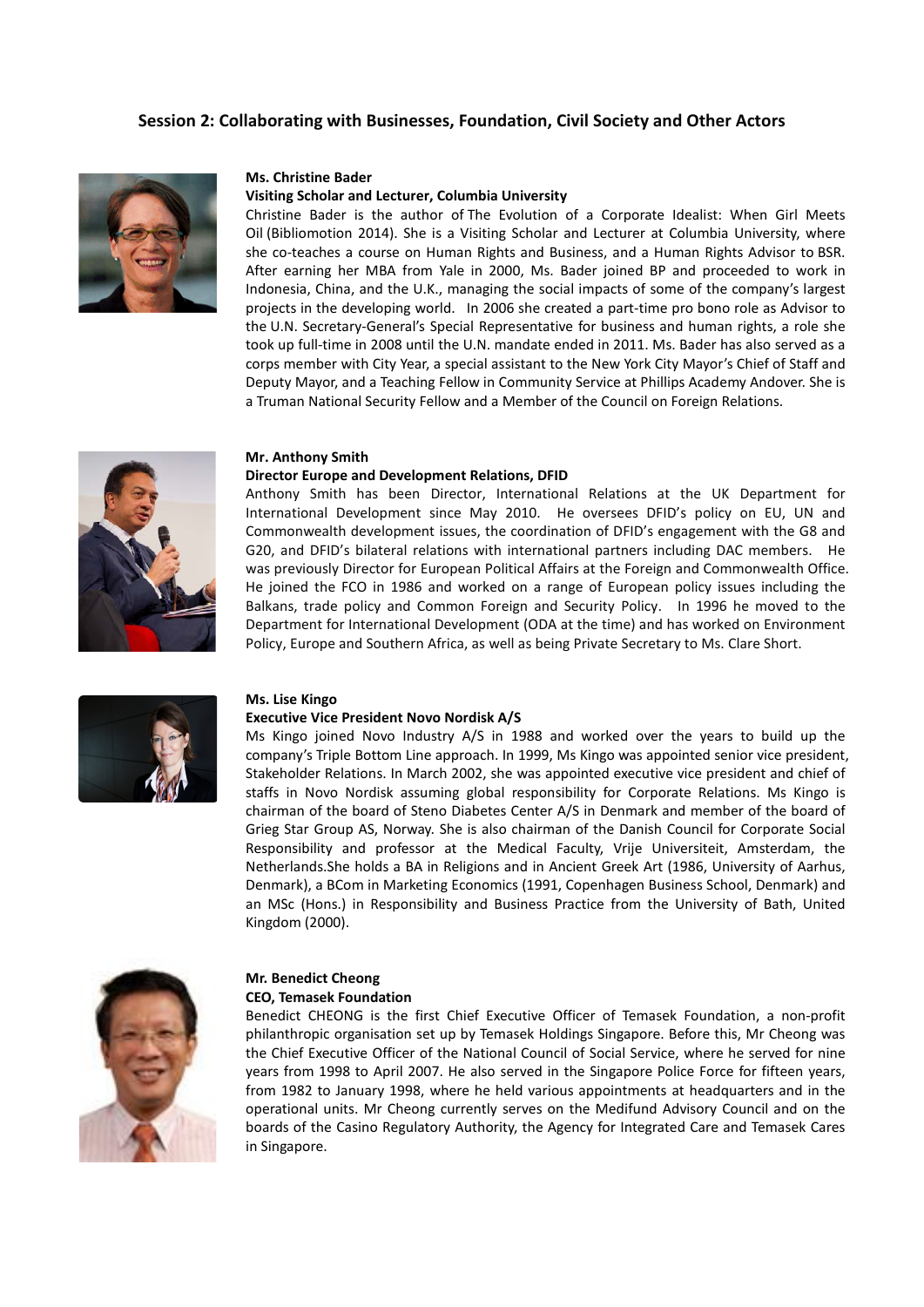

# **Mr. Yaya Winarno Junardy President Commissioner, PT Rajawali Corpora**

Mr. Junardy is the President Commissioner of PT Rajawali Corpora, an Indonesian national holding investment Company operating in diverse industries i.e. hotel & property, transportation, plantation, mining, infrastructure and IT Services. Prior to his current position he served in various companies including Managing Director of PT Rajawali Corporation, CEO of Excelcomindo, cellular operator and Board of RCTI, a national TV broadcasting. Prior to above, he was the CEO PT USI/IBM in Indonesia. He worked in IBM HQ in Hong Kong, Tokyo and USA. He is currently also serving as President of the Global Compact Network Indonesia and an active board-member in community service organizations among others: Indonesia Business Links, Asia Marketing Federation, and Indonesia Marketing Association. He is also a member of President's Advancement Advisor Committee of National University of Singapore.



# **Ms. Alice Albright**

# **CEO, Global Partnership for Education (US)**

Ms. Alice P. Albright has over 27 years of international experience that spans the private, non-profit, and public sectors. From July 2009 until January 2013, she served in the Obama Administration as the Executive Vice President & Chief Operating Officer of the Export-Import Bank of the United States (Ex-Im Bank). During Ms. Albright's tenure at Ex-Im, the Bank recorded three consecutive years of record-breaking authorizations. Her previous experience includes serving as the Chief Financial and Investment Officer for the Global Alliance for Vaccines and Immunizations (GAVI) from 2001 to 2009 and from 2003, as the head of GAVI's Washington, DC office. From 1985 to 2001, Ms. Albright worked as a banker with a focus on emerging markets and held positions at the Carlyle Group, JP Morgan, Bankers Trust Company and Citicorp.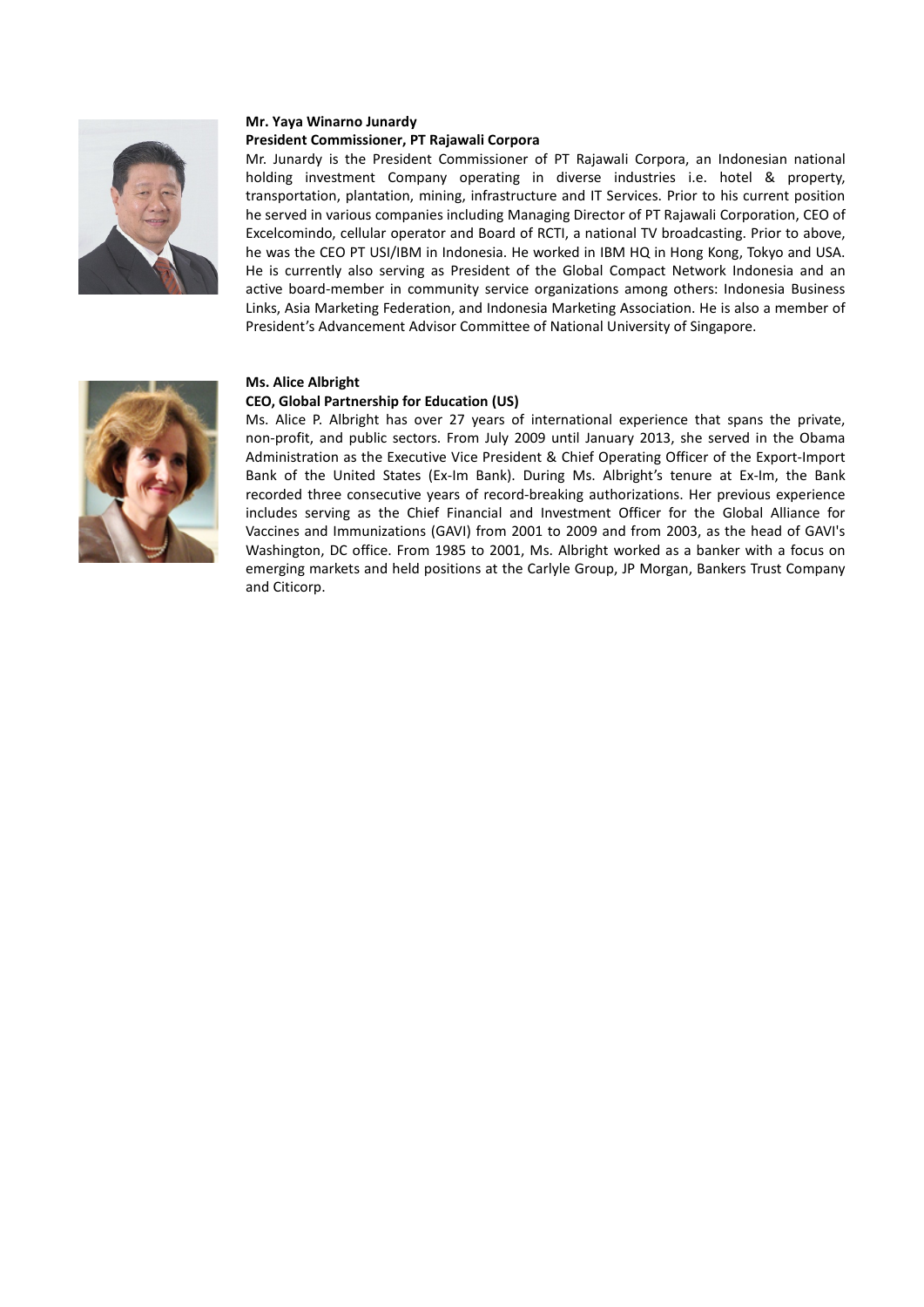# **Session 3: Towards a More Effective Framework**



#### **Ms. Jane Wales**

## **Vice-President, Aspen Institute, and President and CEO, Global Philanthropy Forum**

Ms. Jane Wales is CEO of the Global Philanthropy Forum and the World AffairsCouncil; vice president of the Aspen Institute; and host of the nationally-syndicated National Public Radio interview show "It's Your World". Previously, she served in the Clinton Administration as special assistant to the President, senior director of the National Security Council and associate director of the White House Office of Science and Technology Policy. During her tenure as National Executive Director of the Physicians for Social Responsibility, the organization's international arm was recipient of the 1985 Nobel Peace Prize. From 2007-2008, she served as acting CEO of The Elders, chaired by Archbishop Desmond Tutu and founded by Nelson Mandela. In 2008, Ms. Wales chaired the Poverty Alleviation Track for the Clinton Global Initiative.



# **Ms. Brenda Killen**

#### **Head, Global Partnership and Policy Division, OECD**

Ms. Killen is Head of OECD's Global Partnerships and Policy Division. Among other functions, this division works to monitor implementation and drive international progress on development, through the Global Partnership for Effective Development Cooperation in partnership with UNDP. Prior to her current position at OECD, she worked at the World Health Organization (WHO) as Deputy Director of Health Policy, Development and Services from 2004 to 2007. Before that, she worked for the Department for International Development (DFID) in the UK where she was Head of the Europe, Middle East and Americas Policy Department. An experienced development economist, she was previously DFID's Senior Economic Adviser for Asia and, from 1996-1999, was an adviser to the UK Executive Director on the board of the World Bank and the International Monetary Fund (IMF).



#### **Ms. Joy Phumaphi**

## **Co-Chair, Independent Expert Review Group and Executive Secretary, African Leaders Malaria Alliance (ALMA)**

Joy Phumaphi is the Executive Secretary of the African Leaders Malaria Alliance (ALMA). She is a distinguished African American Institute Fellow and has been Commissioner in the UN Secretary-General's Commission on HIV/AIDS and Governance in Africa. She held the position of Vice President & Head of the Human Development Network at the World Bank until the end of 2009. Mrs Phumaphi is a member of the Global Leaders Council for Reproductive Health, the Africa American Institute, and a trustee of the Children's Investment Fund Foundation. Ms. Phumaphi chairs ACHAP (African Comprehensive HIV/AIDs Partnership), a partnership between the Botswana government, Merck and the Gates Foundation. Joy Phumaphi has a B.Com. and Masters in Financial Accounting and Decision Sciences. She has been Assistant Director-General, in WHO, and Minister of Health, Botswana.



#### **Ms. Frances Beinecke**

#### **President, Natural Resources Defense Council**

Frances Beinecke is the President of NRDC, one of the United States' most influential environmental action groups. She has bachelor's degree from Yale College, and a master's degree from the Yale School of Forestry and Environmental Studies. She was appointed by President Obama to the National Commission on the BP Deepwater Horizon Oil Spill and Offshore Drilling, a member the Secretary of Energy's Advisory Board (SEAB), serves on the Advisory Board of the MIT Energy Initiative, National Academies of Science, and the board of World Resources Institute (WRI).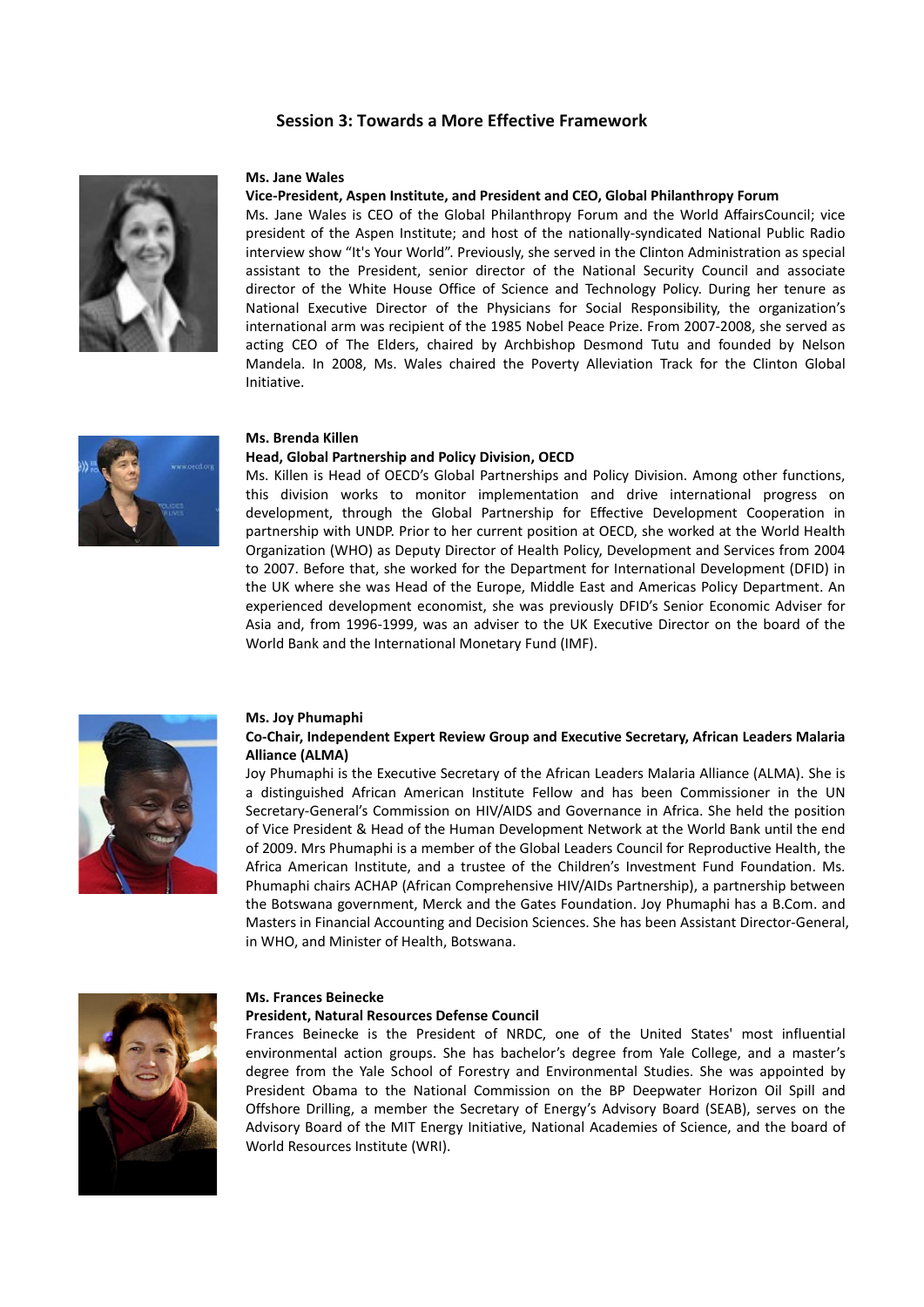

## **Mr. Jorge Soto**

# **Director, Sustainable Development, Braskem**

Mr. Soto is presently the [Sustainable Development Director](http://www.yatedo.com/s/jobtitle%3A%28Sustainable+Development+Director%29) at [Braskem.](http://www.yatedo.com/s/companyname%3A%28%22Braskem%22%29) Prior to this position he was the [Health and Safety Corporate Director](http://www.yatedo.com/s/jobtitle%3A%28Health+and+Safety+Corporate+Director%29) at [Vale.](http://www.yatedo.com/s/companyname%3A%28%22Vale%22%29) He is a [PhD](http://www.yatedo.com/s/degreetype%3A%28PhD%29) in [Sustainable](http://www.yatedo.com/s/degreesubject%3A%28Sustainable+Development%29)  [Development](http://www.yatedo.com/s/degreesubject%3A%28Sustainable+Development%29) from [Universidade Federal do](http://www.yatedo.com/s/schoolname%3A%28Universidade+Federal+do+Rio+de+Janeiro%29) Rio de Janeiro and a [Master on Chemical](http://www.yatedo.com/s/degreetype%3A%28Master+on+Chemical+Engineering%29)  [Engineering](http://www.yatedo.com/s/degreetype%3A%28Master+on+Chemical+Engineering%29) in [Process Integration](http://www.yatedo.com/s/degreesubject%3A%28Process+Integration%29) fro[m COPPE, Universidade Federal do Rio de Janeiro , Rio de](http://www.yatedo.com/s/schoolname%3A%28COPPE%2C+Universidade+Federal+do+Rio+de+Janeiro+-+Rio+de+Janeiro+%28RJ%29%2C+Brazil%29)  [Janeiro \(RJ\), Brazil.](http://www.yatedo.com/s/schoolname%3A%28COPPE%2C+Universidade+Federal+do+Rio+de+Janeiro+-+Rio+de+Janeiro+%28RJ%29%2C+Brazil%29)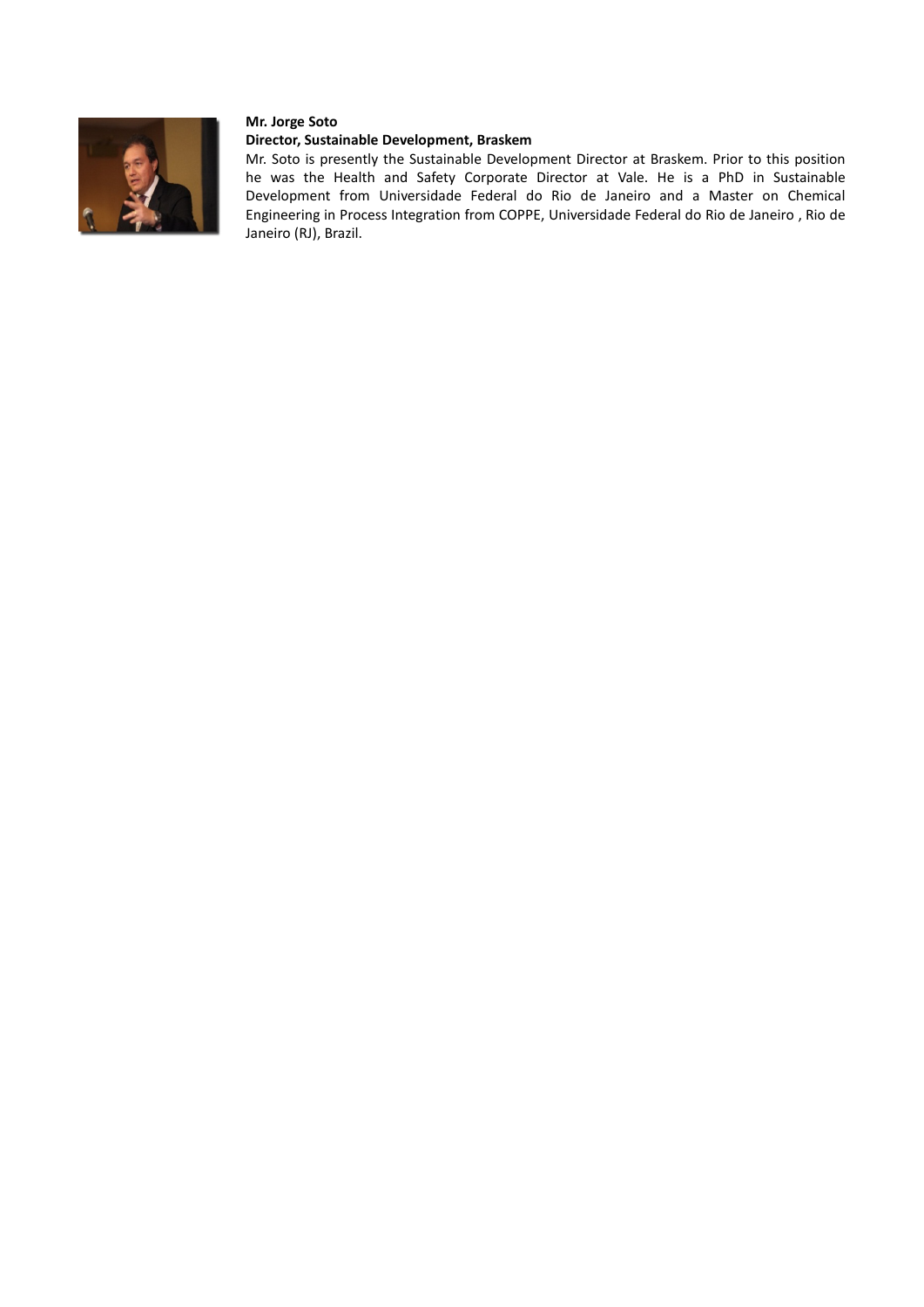# **Session 4: Scaling Up Partnerships**



#### **Mr. Amir Dossal**

# **Chairman, Global Partnerships Forum**

Amir Dossal is Founder and Chairman of the Global Partnerships Forum, an international platform working to address economic and social challenges, through partnerships, which he established in October 2010. Amir is Co-Founder of the Pearl Initiative, a CEO-led program, promoting transparency and accountability in the Middle East. In 2013, he was appointed Co-Chair of the Sustainable Oceans Alliance, a global initiative to focus the international community on the need for healthy oceans in the United Nations Sustainable Development Goals. Amir is also Commissioner of the Broadband Commission for Digital Development and Special Representative of the Secretary-General of the International Telecommunication Union for Global Partnerships. He is a 25-year veteran of the United Nations, and was the UN's Chief Liaison for Partnerships. As Executive Director of the UN Office for Partnerships, he managed the \$1 billion gift by media mogul Ted Turner; and forged strategic alliances to address the Millennium Development Goals.

## **H.E. Mr. Devant Maharaj**

#### **[Minister of Food Production, Land and Marine Affairs,](mailto:minagri@wow.net) Trinidad and Tobago**

H.E. Mr. Devant Maharaj first entered Parliament as a Senator and Minister of Transport on Monday June 27, 2011. He is an Executive Member of the Sanatan Dharma Maha Sabha (SDMS), the largest Hindu body in Trinidad and Tobago, and was the youngest member of the SDMS when he was appointed in 1996. H.E. Mr. Maharaj was a weekly columnist with the Trinidad Newsday from 1997-2005, and has also been published in the Trinidad Guardian. In 2002 hej was appointed the SDMS Delegate to the Inter-Religious Organization (IRO) of Trinidad and Tobago and was at that time the youngest member of the IRO. He held this position in the IRO until 2006. In 2005 Mr. Maharaj was appointed by the SDMS as Chairman of the Indian Caribbean Museum of Trinidad and Tobago. He is also the co-editor of the book "Hostile & Recalcitrant" and has also self-published booklets titled "The Persistence of the Indian Identity" and "Clash of Cultures: Indian African Clash.



#### **Mr. Marc Van Ameringen**

#### **Executive Director, Global Alliance for Improved Nutrition**

Marc Van Ameringen is Executive Director of the Global Alliance for Improved Nutrition (GAIN), an international organization leading efforts to end malnutrition with programs in over forty countries, improving the lives of 800 million people. In 2014, he was awarded the WFP 'Hunger Hero Award' for efforts to combat world hunger and malnutrition. Mr. Van Ameringen is a member of the GSK / Save the Children R&D Advisory Board, the Lawrence Berkeley National Laboratory Nutrition Advisory Board, and served on the Lancet Nutrition Series Advisory Committee, Institute of Medicine's Committee on U.S. Commitment to Global Health, and as Vice Chair of the World Economic Forum's Global Agenda Council on Nutrition.



# **Mr. Árni M. Mathiesen**

# **Assistant Director-General, Fisheries, FAO**

Mr Árni M. Mathiesen, Assistant Director-General of the Fisheries and Aquaculture Department at the Food and Agriculture Organization (FAO), holds a Bachelor of Veterinary Medicine and Surgery degree from the University of Edinburgh, U.K. and an MSc in Aquatic Veterinary Science from the University of Stirling, U.K. After completing his studies, he worked as a veterinarian, specializing in fish diseases for ten years and was also the Managing Director of an aquaculture firm. Mr Mathiesen was a member of the Board of the Icelandic Veterinary Association from 1986 to 1987 as well as the Chairman of the Council for the Prevention of Cruelty to Animals from 1994 to 1999. From 1990 to 1994, he was a member of the Board of the Guarantee Division of Aquaculture Loans and, from 1994 to 1998, a member of the Board of the Agricultural Bank of Iceland and of the Agricultural Loan Fund. In 1991, Mr Mathiesen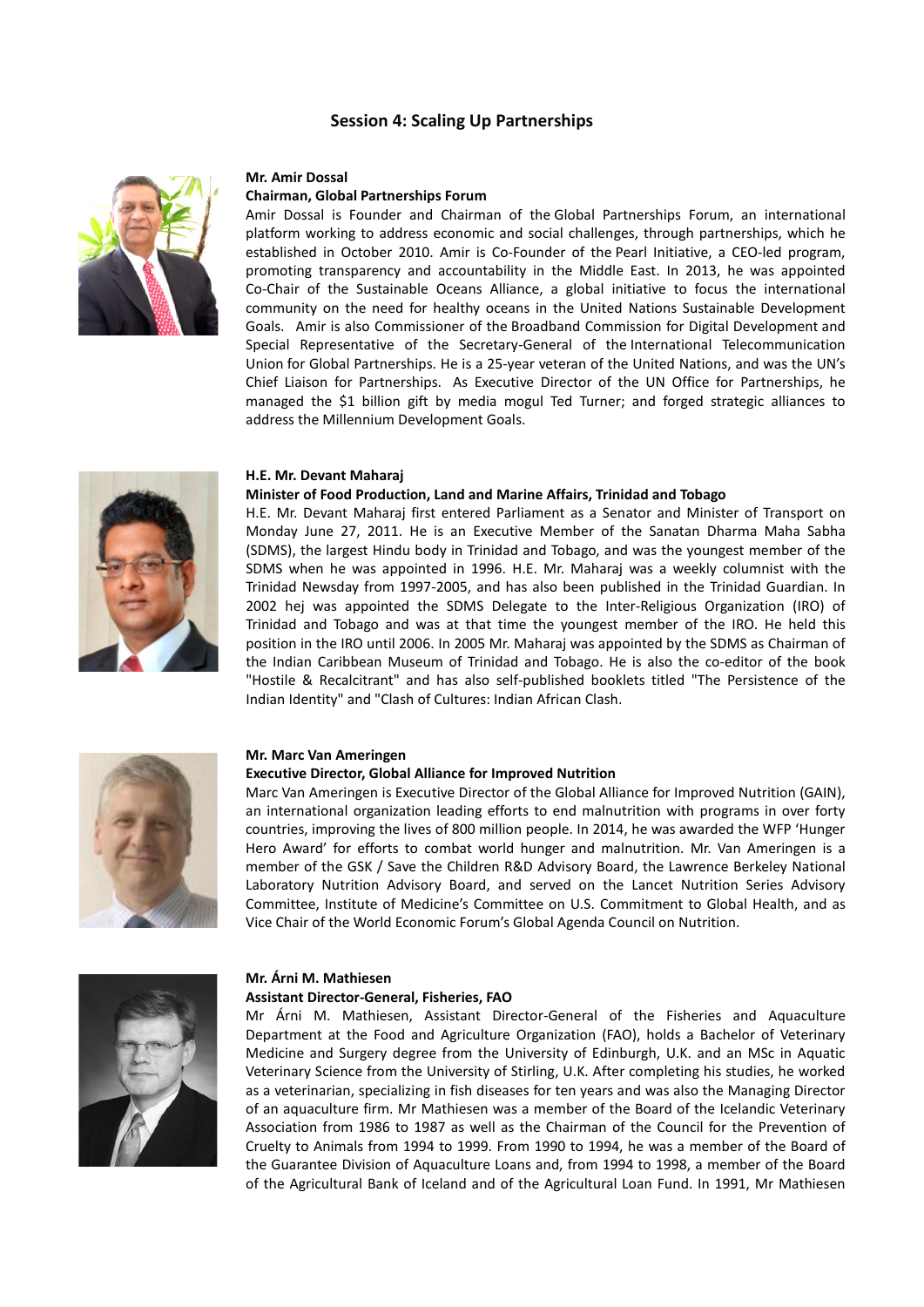was elected to the Icelandic Parliament and served as Minister for Fisheries from May 1999 to September 2005 and, subsequently, as Minister for Finance until February 2009. Before joining FAO in 2010, was a consultant for the Confederation of Icelandic Employers as well as working in a general veterinary practice in Iceland.



# **Mr. James Hamilton President, DSM Nutritional Products USA Chairman, CRN Board of Directors**

James "Jim" Hamilton is the President of DSM Nutritional Products USA, Inc., an organization headquartered in Parsippany, New Jersey and currently serves on the global management team of DSM Nutritional Products' Human Nutrition & Health business, an organization with approx \$2.0 billion in global sales and operations in more than 40 countries. DSM Nutritional Products is a division of the life sciences and material sciences company DSM N.V. During the course of his 25-year career Mr. Hamilton has lived and worked in Canada, Europe, and the United States and has played a leading role in the development, manufacturing, marketing and sales of vitamins, carotenoids and other nutritional ingredients in the food, dietary supplement, animal feed and personal care industries.

## **Ms. Marie Haga**

#### **Executive Director, Global Crop Diversity Trust**



Ms Marie Haga is the Executive Director of the Global Crop Diversity Trust. Before starting her tenure as Executive Director of the Crop Trust, Ms Haga served on the Executive Board of the Crop Trust from 2010-2012. She is also the Head of the governing board of the Norwegian Institute for Nature Research (NINA). Previously, she was the Secretary General of Norwegian Air Ambulance - the biggest voluntary organisation in Norway. She has also held the position as director of Renewable Energy of the Federation of Norwegian Industries. Ms Haga has a background from the Foreign Service as a career diplomat. She has held senior positions in the Norwegian mission to the United Nations in New York and in the embassy in New Delhi. She also has a background from politics and served as a Member of Parliament in Norway from 2001-2009. She was the political advisor to the Minister for Development Cooperation from 1997-1998. She was Chairperson of the Centre Party from 2003 - 2008. Ms Haga has held three Ministerial positions: Minister of Cultural Affairs from 1999-2000, Minister of Local Government and Regional Development from 2005-2007, and Minister of Petroleum and Energy from 2007-2008. Marie has also published three books - one novel and two on Norwegian politics.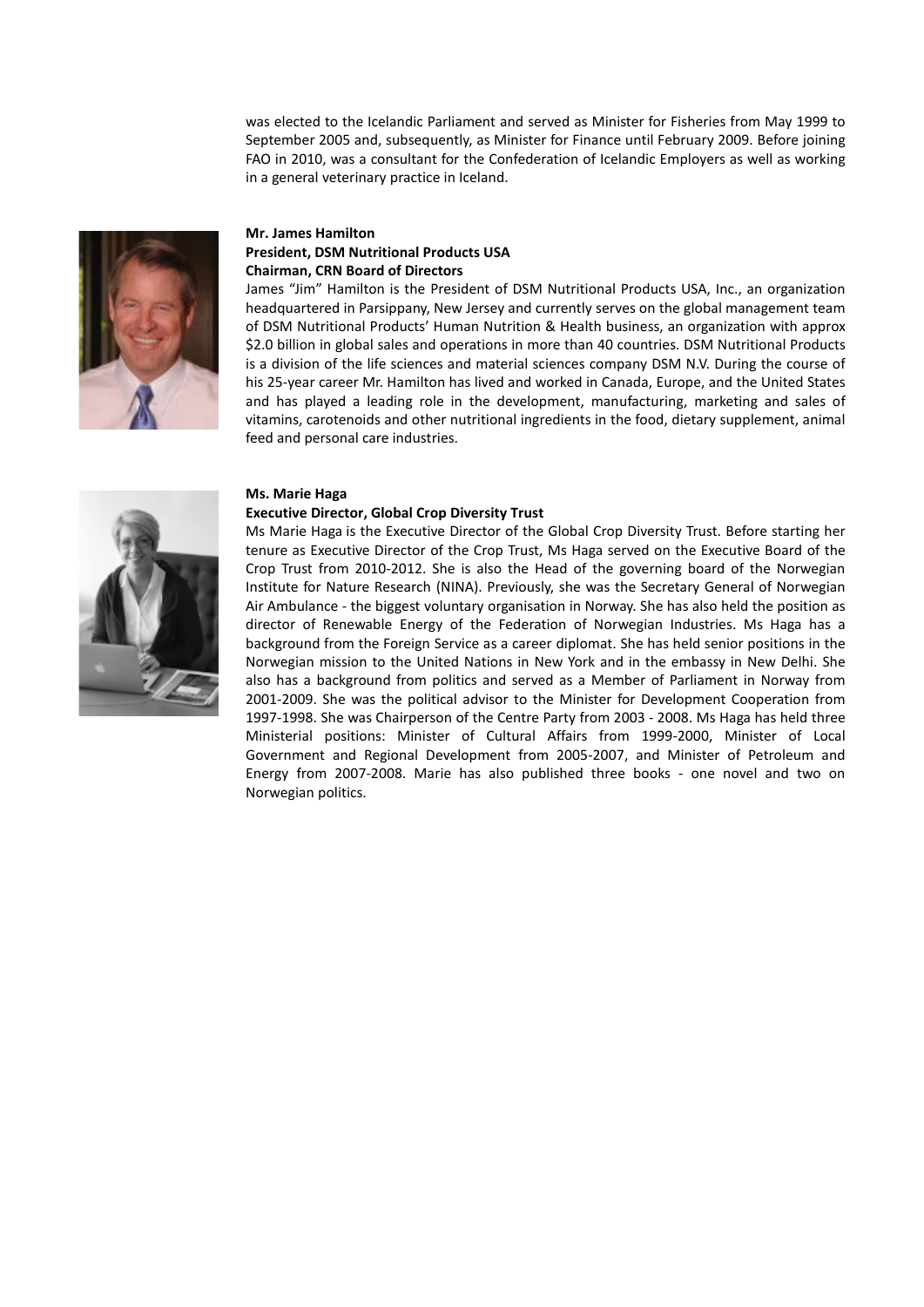# **Session 5: Scaling Up Partnership Opportunities in Sustainable Infrastructure**



#### **Mr. Gyan Acharya**

#### **USG & High Representative for LDCs, LLDCs and SIDS**

Gyan Chandra Acharya (Nepal) was appointed Under Secretary-General and High Representative for the Least Developed Countries, Landlocked Developing Countries and Small Island Developing States (UN-OHRLLS) in September 2012. Prior to that, as the Permanent Representative of Nepal to the United Nations, Mr. Acharya served as Chair of the Global Coordination Bureau of the Group of Least Developed Countries, contributing to the successful conclusion of the 4th UN Conference on the Least Developed Countries. He was also closely involved in the 2010 MDG mid-term review process and the Rio+20 Conference. He was also a member of the Bureau of Landlocked Developing Countries and was elected Chair of the Commission on Social Development. From 2010 to 2011 he served as Chair of the Peacebuilding Commission's Working Group on Lessons Learned. Prior to that, Ambassador Acharya was Foreign Secretary with the Government of Nepal (2007-2009), Permanent Representative to the United Nations and the World Trade Organization in Geneva (2003-2007), Spokesman of the Foreign Ministry (1999-2002) and Joint Secretary (Director-General) responsible for South Asia, Europe and the Americas and Regional Organizations, Economic Relations and Coordination Divisions (1998-2003).



#### **H.E. Mr. Yamfwa Mukanga**

## **MP, Minister for Transport and Communications, Zambia**

H.E. Mr. Yamfwa Mukanga was appointed the Minister of Mines, Energy and Water Development in July 2012. Before this he was the Minister of Transport, Work, Supply and Communications after his appointment following the election of Sata in September 2011. H.E. Mr Mukanga is also the former Provincial Governor for the Copperbelt Province - the focal point for mining activity in Zambia.



## **Mr. Kandeh Yumkella**

#### **SRSG/CEO, Sustainable Energy for All**

Dr. Kandeh Yumkella is a Special Representative of the UN Secretary-General; Chief Executive Officer, Sustainable Energy for All (SE4All). From 2005-13 he served as the Director-General, UNIDO. Before that he served in different high-level policy positions, including as Special Adviser to two previous Directors-General and as Representative and Director, United Nations Industrial Development Organization (UNIDO) Regional Office, Nigeria. From 1994-95 he was Minister for Trade, Industry and State Enterprises of Sierra Leone.



#### **Mr. Cornie Huizenga**

#### **Secretary General, Sustainable Low Carbon Transportation (SloCat) Partnership**

Cornie Huizenga is the Secretary General of the Partnership on Sustainable, Low Carbon Transport (SLoCaT), the largest multi-stakeholder partnership on sustainable, low carbon transport in developing countries. The SLoCaT Partnership is leading global efforts to promote the integration of sustainable transport in global policies on sustainable development and climate change. Mr. Huizenga has a distinguished career of over 25 years in development in which he has dealt with various environmental issues. He managed projects in Pakistan targeting domestic energy saving. He advised the Asian Development Bank on its operational business processes. He was the Executive of Clean Air Asia, the leading regional initiative on urban air quality in Asia. He also acted as an advisor to various international organizations on sustainable transport.